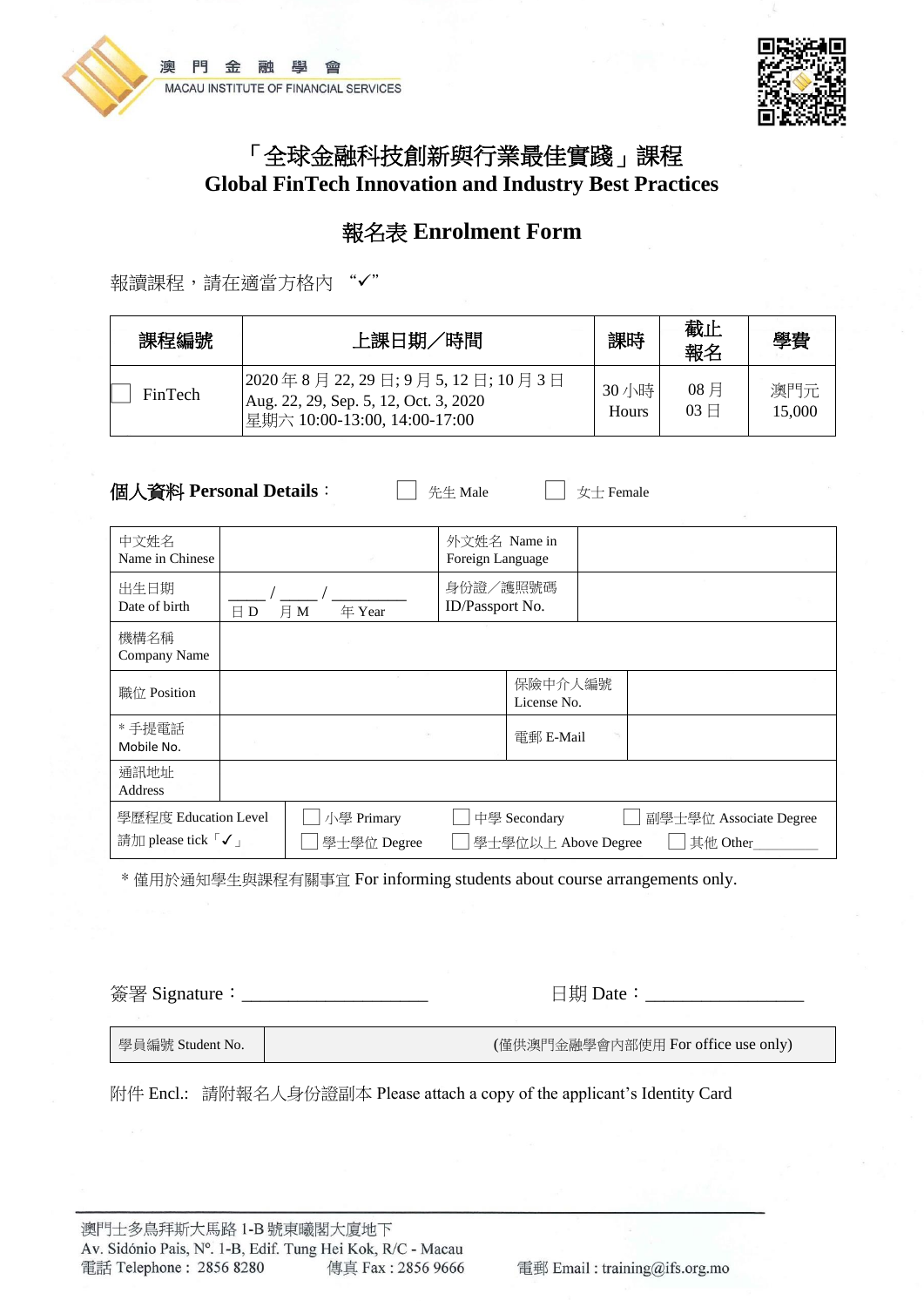



# 「全球金融科技創新與行業最佳實踐」課程 **Global FinTech Innovation and Industry Best Practices**

# 課程簡介

「全球金融科技創新與行業最佳實踐」 培訓課程 旨在探討四大關鍵問題,幫助及賦能 學員擁有實用的金融科技知識, 迎接當前 金融科技 (FinTech) 的浪潮, 把握在大灣 區、東南亞以及全球主要市場的機遇。

- 1. 全球金融科技的最新發展 對大灣區(尤其是澳門)的金融服務業、初創企業、投 資者、監管機構、政府、大學和學生意味着甚麼?
- 2. 如何充分利用這場即將到來的金融服務業革命,尤其是在大灣區和東南亞市場?
- 3. 如何使用人工智能、大數據、區塊鏈、密碼學、API 、 IoT 和 AR / VR 等新興技術 打造創新的金融服務業的商業模式?
- 4. 全球金融科技的最新發展對澳門的「特色金融產業」發展戰略有何啟示?

湛家揚博士是本課程首席設計師,有多年領導傳統及創新企業的經驗,在擔任香港數 碼港公眾使命總監時, 他培育超過 300 家金融科技初創, 包括 TNG、WeLab、眾安、 錢方、Bowtie、OneDegree、Covergo 等。湛博士與一群熱誠的卓越金融科技初創和 全球領先金融企業精英聯合設計了「全球金融科技創新與最佳實踐」培訓課程,旨在 幫助及賦能學員擁有實用的金融科技知識,包括最新的商業模式、技術、創新和思維 模式,讓他們能迎戰這場 FinTech 浪朝,掌握當中機遇。培訓老師均擁有來自世界領 先的金融科技樞紐中心的深度行業經驗,包括香港、深圳、上海、北京、台灣、英國 和美國,並擁有世界一流大學高等學位,100% 擁有碩士學位,其中超過 60% 擁有博 士學位。

# 課程目的

「全球金融科技創新與最佳實踐」培訓課程旨在幫助及賦能學員擁有實用的金融科技 知識,包括最新的商業模式、技術、創新和思維模式,讓他們能迎戰這場 FinTech 浪 潮,掌握當中機遇。

課程將會與學員探討以下關鍵課題:

- 核心金融科技概念與技術
- 金融科技獨角獸與創新商業模式
- 金融服務業者的金融科技策略
- 金融科技生態圈的價值及作用
- 金融科技創業與企業創新管理
- 金融科技的未來發展趨勢

# 目標參與者

● 金融服務公司的管理人員和高中管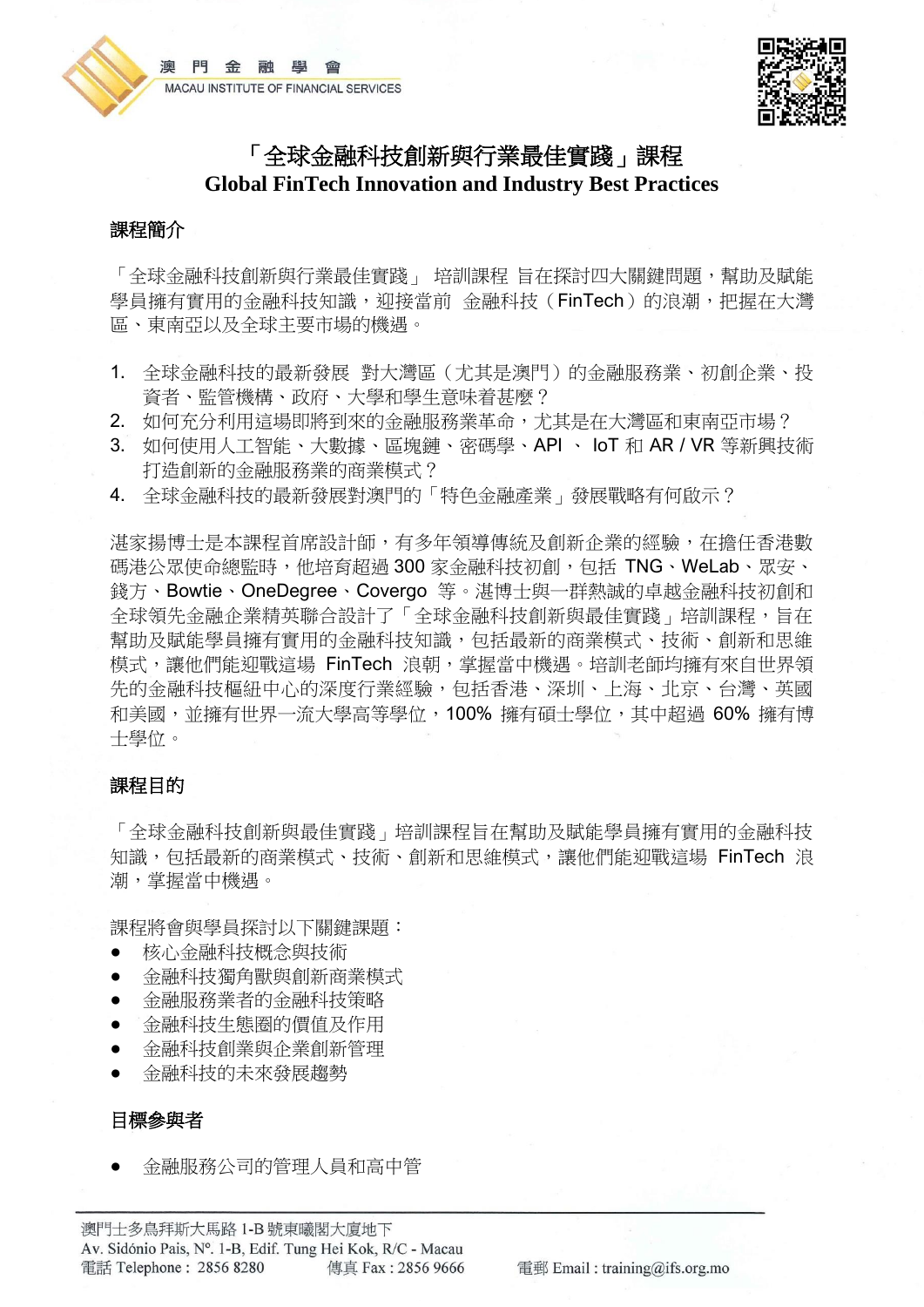

澳 門金 融 塵 MACAU INSTITUTE OF FINANCIAL SERVICES



- 創新和科技公司的管理人員和高中管
- 金融科技初創企業的管理人員和高中管
- 政府官員、監管者和決策者
- 大學教授、研究人員和大學生

備註: 參加無須任何先決條件

# 課程證書 **Course Certificate**

滿足以下條件的學員將獲澳門金融學會頒發畢業證書:

Certification will be issued by Macau Institute of Financial Services to those participants who have successfully met all the following criteria:

- 1. 成功完成不少於 8 個模組;
- Completed no less than 8 modules of the program
- 2. 在每個模組評估測試中成績取得 C 級或以上; 及

Obtained a Grade C or above on the assessment test of each participated module 3. 在專案項目成績取得 C 級或以上。

Completed the final project of the program and obtained a Grade C or above

# 其他課程資料 **Other Course Info.**

| 教學語言 Language | 課程會以粵語或普通話進行,課程講義主要為英語。<br>The class will be delivered in Cantonese and Putonghua.<br>The training materials are primarily in English. |
|---------------|----------------------------------------------------------------------------------------------------------------------------------------|
| 上課地點 Venue    | 澳門士多鳥拜斯大馬路 1-B 號東曦閣大廈地下澳門金融學會<br>Macau Institute of Financial Services                                                                 |
| 查詢 Enquiry    | 請向李先生 或 官小姐查詢,電話 8297 2626 / 2856 8280                                                                                                 |

# 課程導師團隊

# 湛家揚博士 DR. TOA CHARM

- 香港中文大學副教授及多家金融初創主席
- 前香港數碼港公眾使命總監
- 前滙豐銀行、 IBM 及甲骨文高管
- 2020年及2019年香港資訊及通訊科技獎金融科技獎首席評審
- 2018 年及 2017 年香港新城財經台金融科技大本營節目客席主持

# 梁建文先生 MR. MICHAEL LEUNG

- 亞銀金融集團的集團行政總裁
- 前中信銀行(國際) CIO 及 COO
- 前中國建設銀行(亞洲)高管 CIO 及 COO
- 香港銀行學會行政委員會成員及金融科技委員會主席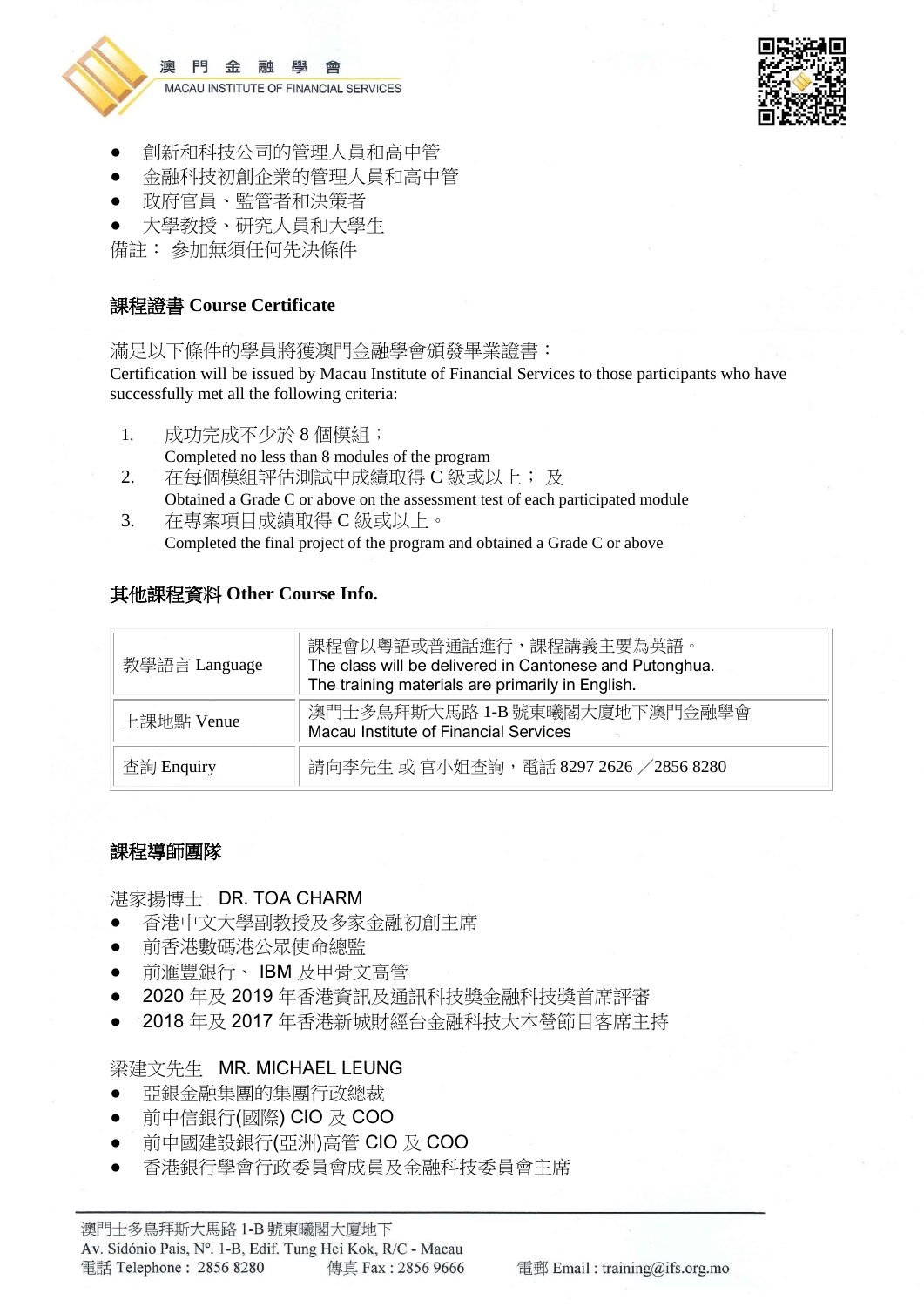



香港城市大學工商管理博士生

# 王世松博士 DR. DUNCAN WONG

- 香港區塊科技有限公司(CryptoBLK)創始人兼首席執行官
- 前香港應用科技研究院金融科技 (FinTech)副總裁
- 美國波十頓東北大學雷腦科學博十

# 張嶸博士 DR. WING CHEUNG

- Lattice 有限公司 CEO 與首席科學家(CSO)
- 前雷曼兄弟和野村證券在倫敦的投資組合量化總監
- 英國劍橋大學數學金融經濟學博士學位

# 郭彥麟先生 MR. ALVIN KWOCK

- OneDegree 創辦人兼行政總裁
- 前摩根大通高階主管
- 美國芝加哥大學經濟系學士學位、社會科學碩士學位

# 盧廷匡先生 MR. KEN LO

- 眾安虛擬銀行高管
- 前麥肯錫和安永諮詢顧問
- 香港科技大學金融財務學碩士

# 馬志偉博士 DR. DAVID MA

- 多家金融初創始創人及顧問
- 前美國花旗银行、美洲银行、 AIG 消費金融集團、友邦保险集團(AIA)、東南融 通集團及銳泰利集團高管
- 美國耶鲁大學統計學博士

# 韋達人先生 MR. JACOB WAI

- 通達集團董事總經理
- 前 MoneySQ 、中信銀行(國際) 、瑞銀集團、滙豐銀行高管
- 英國威爾斯三一聖大衛大學工商管理博士生

# 陳家豪先生 MR. EMIL CHAN

- 前 Credit Suisse 和 BayernLB 亞太區資訊科技部主管
- 香港智慧城市聯盟 (SCC) 金融科技委員會主席
- 2019 年香港 ICT 創業獎的首席評審
- 多家香港大學客座講師及顧問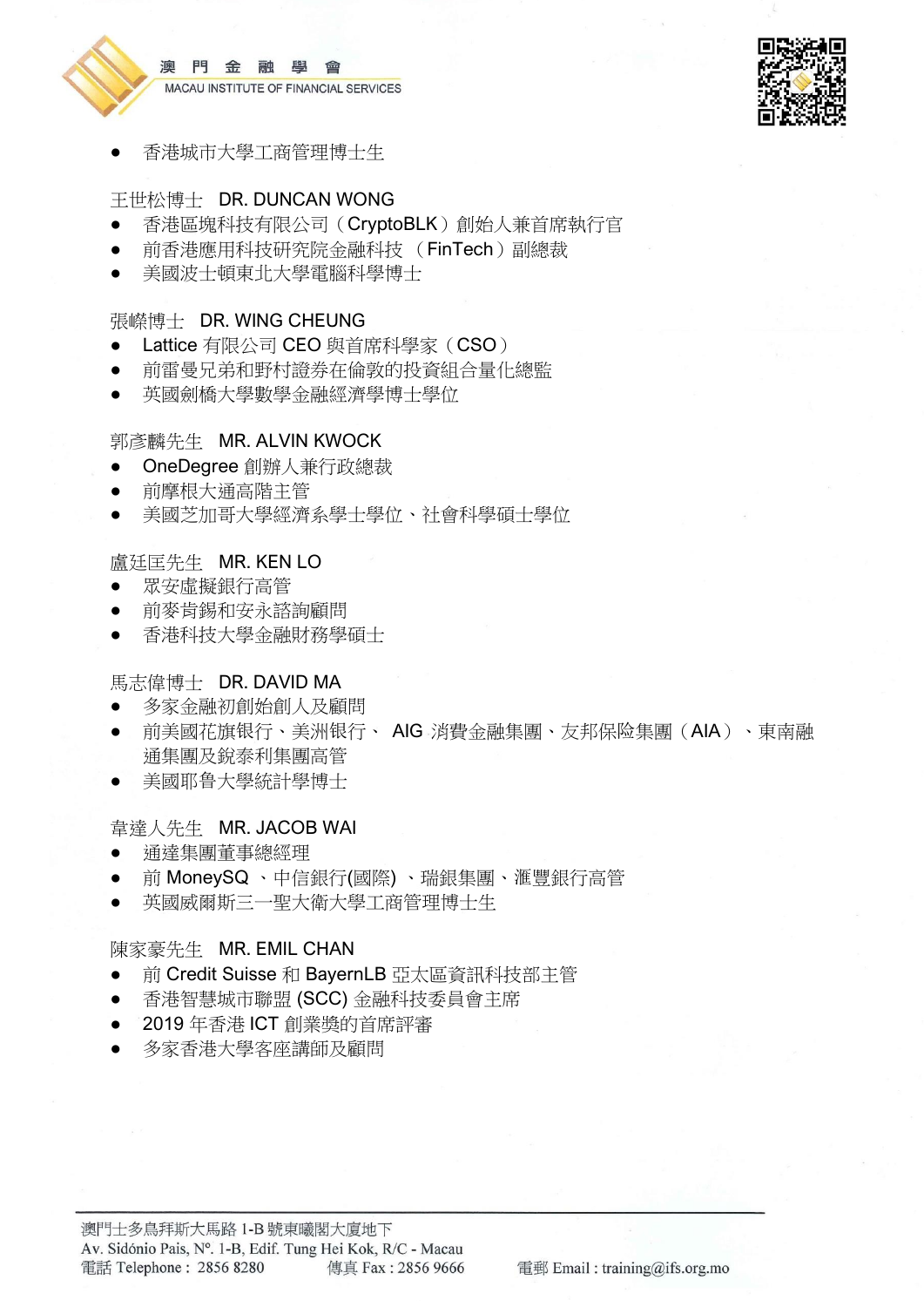

#### 澳 門 金 融 鹽 靈 MACAU INSTITUTE OF FINANCIAL SERVICES



|     | 上午                                                                                  | 下午                                                                              |
|-----|-------------------------------------------------------------------------------------|---------------------------------------------------------------------------------|
| 第一日 | 模組一:<br>Global FinTech Trends & Ecosystem<br>全球金融科技的創新與生態系統                         | 模組二:<br>Payment & Remittance<br>支付與匯款                                           |
| 第二日 | 模組三:<br>WealthTech and Robo-Advisory<br>財富科技與智能投顧                                   | 模組四:<br>Lending & Alternate Financing<br>貸款與另類融資                                |
| 第三日 | 模組五:<br>Virtual Banking and Open Banking<br>虛擬銀行與開放銀行                               | 模組六:<br>AI, Machine Learning & Big Data<br>人工智能、機器學習和大數據                        |
| 第四日 | 模組七:<br><b>InsurTech</b><br>保險科技                                                    | 模組八:<br>Blockchain & Cryptocurrency<br>區塊鏈與加密貨幣                                 |
| 第五日 | 模組九:<br>RegTech, Compliance, Data Privacy and<br>Cybersecurity<br>監管、數據私隱、合規科技與網路安全 | 模組十:<br>FinTech Intrapreneurship and Corporate<br>Innovation<br>金融科技創新管理與最佳實踐方法 |

註:只有例外情況才能允許參與者參加單獨的模組,單一模組的費用為每位學生 2,500 澳門 幣 .

Remarks: Only exceptional case will be granted for participants to attend individual module(s); the program fee for individual module is 2,500 MOP per student .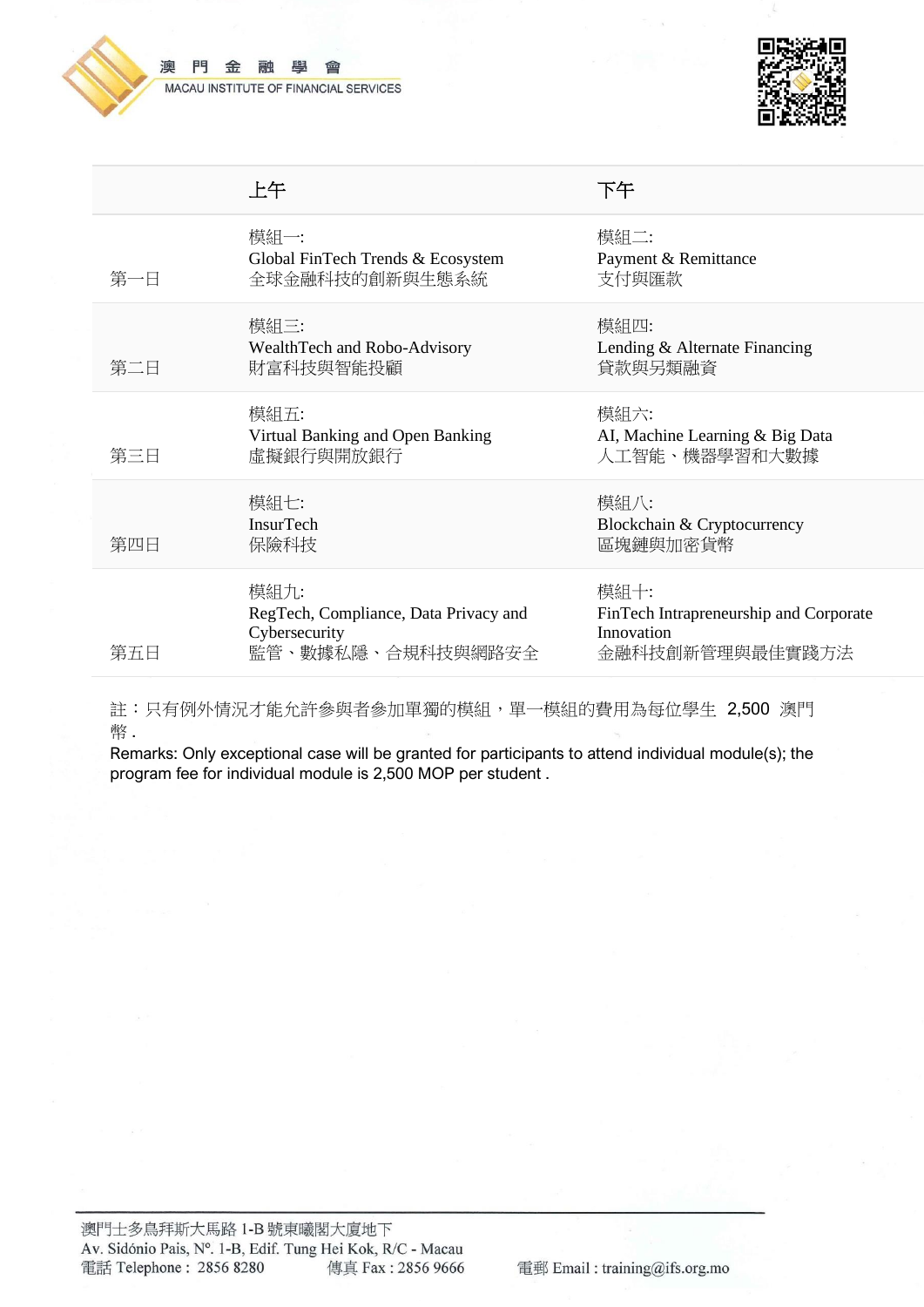



# **Global FinTech Innovation and Industry Best Practices**

#### **PROGRAM HIGHLIGHTS**

This "Global FinTech Innovation and Industry Best Practices Program for Macau" aims to explore the following 4 key questions with the participants, prepare and empower participants to take on the FinTech wave and seize the opportunities in the Greater Bay, South East Asia and key markets globally.

- 1. What does the latest development of FinTech worldwide mean to financial services incumbents, start-ups, investors, regulators, governments, universities and students in the Greater Bay Area especially Macau?
- 2. How to get the most out of this inevitable revolution to the financial services industry, especially in the Greater Bay Area and the SE Asia markets?
- 3. How to innovate new business models for financial services with emerging technologies such as, AI, Big Data, Blockchain, Cryptography, API, IoT and AR/VR?
- 4. What is the implication of the latest development of FinTech worldwide to Macau's "Specialised Financial Services" strategy?

Dr. Toa Charm is the chief architect of this program. He has over 30 years of experience in leading financial services incumbents, technology giants and innovative start-ups. When he was the Public Mission Officer of Cyberport Hong Kong, he nurtured more than 300 FinTech start-ups, including TNG, WeLab, QFPay, Zhongan, Bowtie, OneDegree, Covergo, etc. Dr. Charm has teamed up with a group of experienced and passionate leaders from vibrant Fintech start-ups and global leading financial enterprises to design and create this program. All the trainers have indepth industry experience from the world's leading fintech hubs, including Hong Kong, Shenzhen, Shanghai, Beijing, Taiwan, the United Kingdom and the United States.

#### **PROGRAM OBJECTIVE**

Global FinTech Innovation and Industry Best Practices Program is designed to empower participants with practical fintech knowledge, including the latest business models, technologies, innovative mindset and culture, to take up the FinTech wave and seize the opportunities in the world.

The course will explore the following key topics with the participants:

- 1. Core FinTech Concepts and Technologies
- 2. Innovative Business Models of FinTech Unicorns
- 3. FinTech Strategies of Financial Services Incumbents
- 4. Values of Fintech Ecosystem to Financial Institutions and FinTech Start-ups
- 5. FinTech Intrapreneurship and Corporate Innovation Management
- 6. Future Trend and Development of Fintech

#### **TARGET PARTICIPANTS**

- 1. Management and executives in financial services companies
- 2. Management and executives in innovation and technology companies
- 3. Management and executives in FinTech and Tech start-ups
- 4. Government officials, regulators and policy makers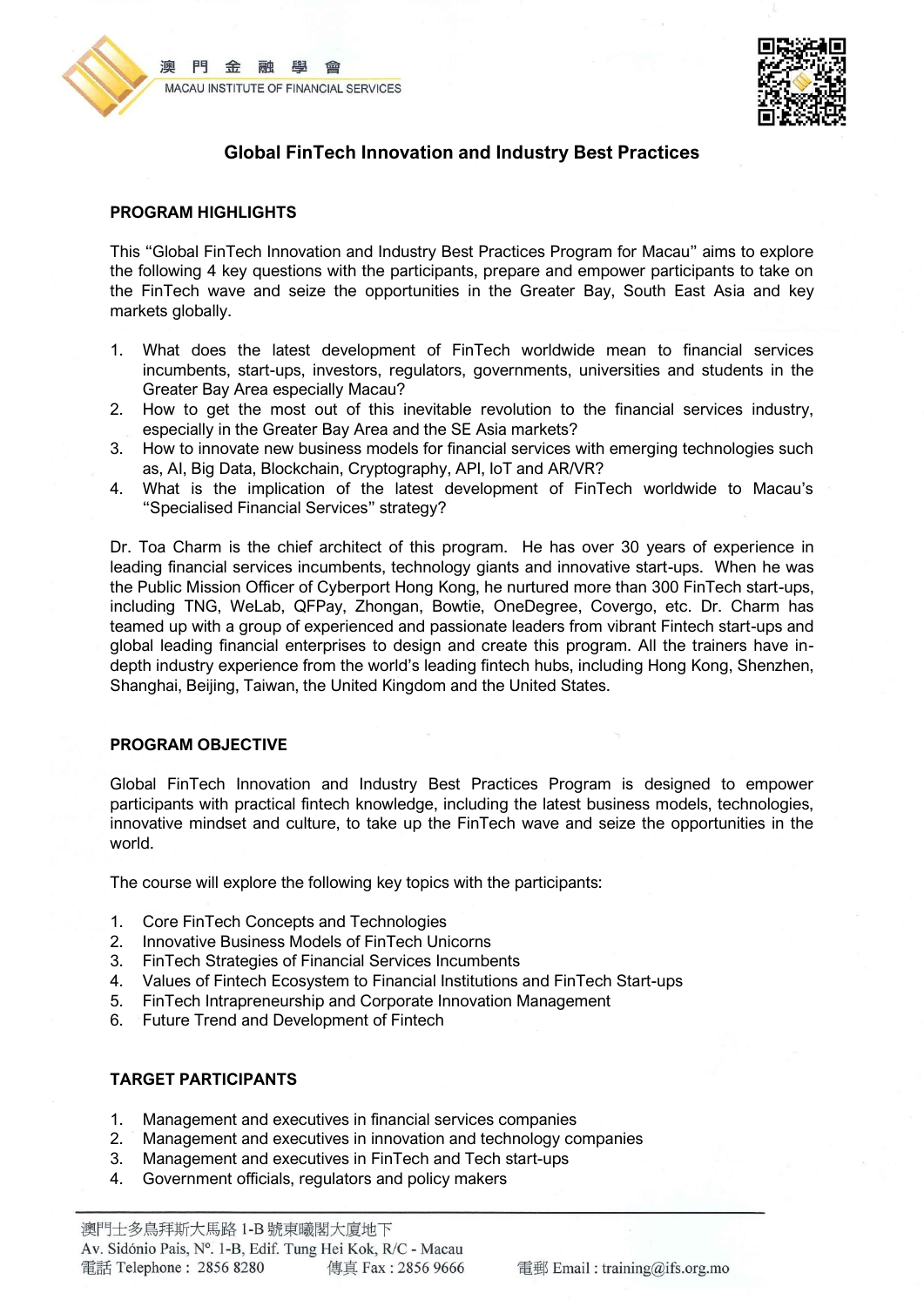

澳 門 金 融 學 會 MACAU INSTITUTE OF FINANCIAL SERVICES



5. Academia, researchers and university students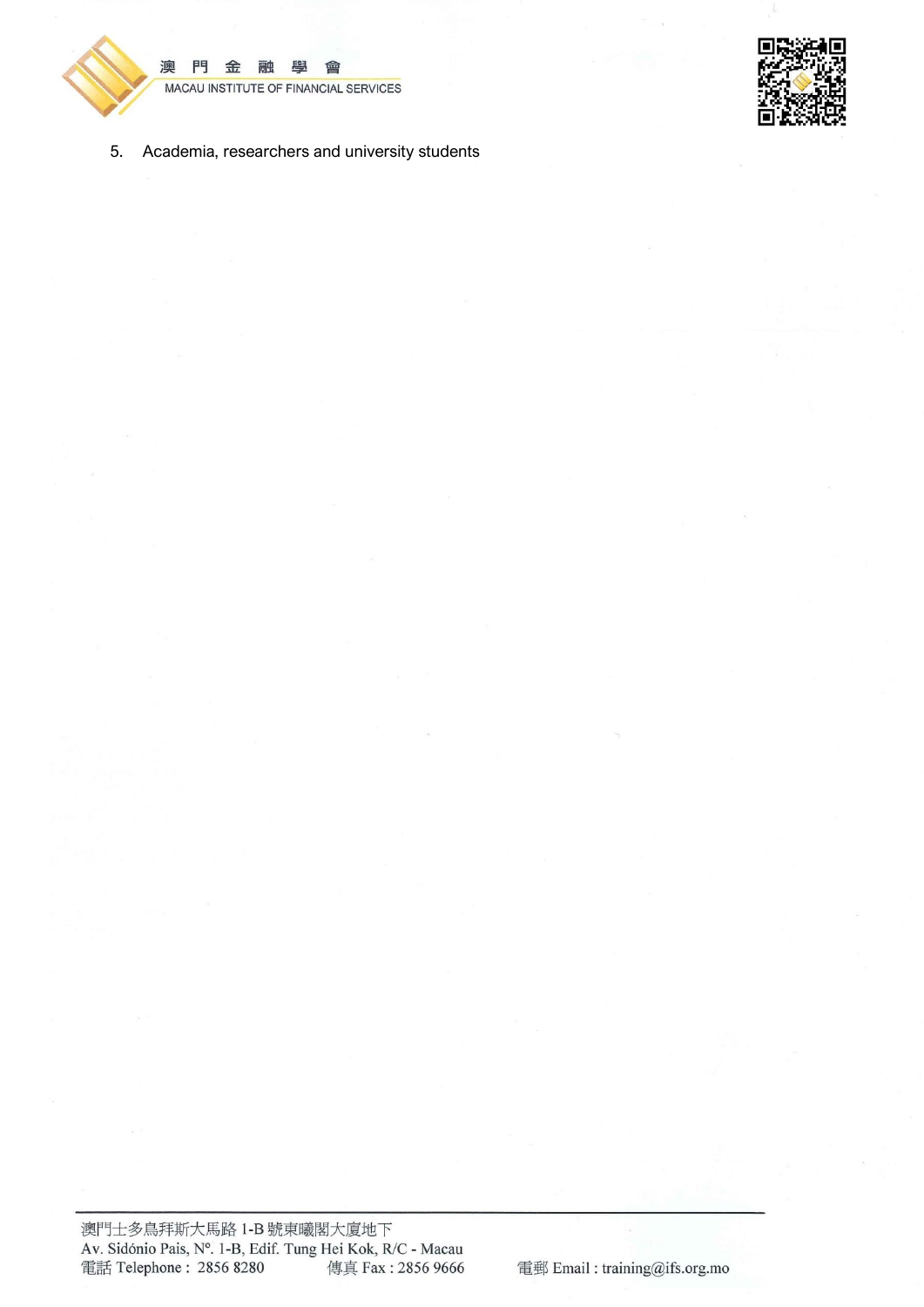

門金融學 漓 MACAU INSTITUTE OF FINANCIAL SERVICES



#### **KEY TRAINERS**

DR. TOA CHARM 湛家揚博士

- Associate Professor, CUHK Business School
- Chairman of Dr. Charm & Co. and OpenCertHub
- Former Chief Public Mission Officer, Cyberport Hong Kong
- Former Executive: HSBC, IBM, Oracle and Jardine Pacific
- Chief Judge, 2020 & 2019 HK ICT Awards FinTech
- FinTech Advisory Panel, Hong Kong Institute of Bankers

#### MR. MICHAEL LEUNG 梁建文先生

- Group CEO, BOA Financial Group
- The Medal of HonourHong Kong SAR Government
- Former CIO and COO, China CITIC Bank International
- Former Deputy Chief Executive, China Construction Bank (Asia)
- Doctor of Business Administration (candidate, CityU)

#### DR. DUNCAN WONG 王世松博士

- Founder and CEO, CryptoBLK
- Former VP, Applied Science and Technology Research Institute (ASTRI)
- PHD, Northeastern University, US

#### DR. WING CHEUNG 張嶸博士

- CEO and Chief Science Officer (CSO), Lattice
- Former Head of Portfolio Analytics at Lehman Brothers
- Former Head of Portfolio Analytics at Nomura (London)
- PHD, Cambridge University, UK

#### MR. ALVIN KWOCK 郭彥麟先生

- Founder & CEO, OneDegree
- Head of Research, Asia-Pacific Head of Emerging Technology and TaiwanJP Morgan
- MA degree in Social Science and a BA degree in Economics, the University of Chicago

#### MR. KEN LO 盧廷匡先生

- Founding Member, ZhongAn International
- Former Consultant, Mckinsey and E&Y
- Former Management Trainee, HSBC
- Master of Finance, Hong Kong University of Science & Technology

#### DR. DAVID MA 馬志偉博士

- Co-founder and Chief Risk Officer, RTL Limited
- Co-Founder & Advisor of Elite FinTech Startups in China
- Former Head of Data Science, AIG, AIA, Citi Group and Bank of America
- PHD, Yale University, USA

#### MR. JACOB WAI 韋達人先生

- Founder & Managing Director, Toppix Holdings
- Former CDO and CRO, MoneySQ
- Former Executives of China CITIC Bank International, UBS AG and HSBC
- Doctor of BA (candidate, University of Wales Trinity Saint David)

MR. EMIL CHAN 陳家豪先生